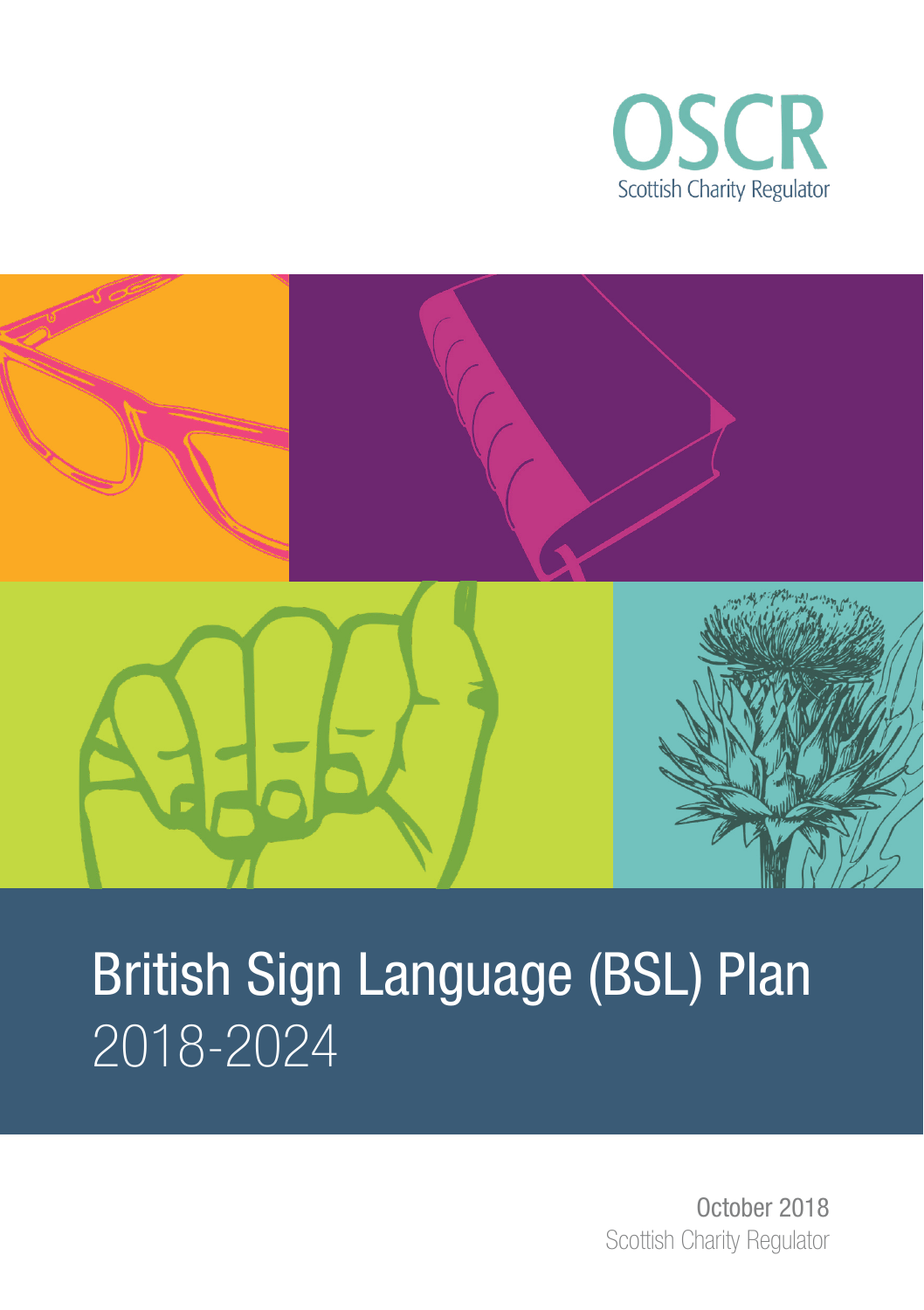## **Contents**

| <b>Section 1: Introduction and context</b> | Pg. 3 |
|--------------------------------------------|-------|
| 1.1 Introduction                           | Pg. 3 |
| 1.2 Our work and what we do                | Pg. 4 |
| <b>Section 2: Our BSL Plan</b>             | Pg. 5 |
| 2.1 Scottish Public Services               | Pg. 5 |
| 2.2 Democracy                              | Pg. 7 |
| <b>Section 3: Contact us</b>               | Pg. 8 |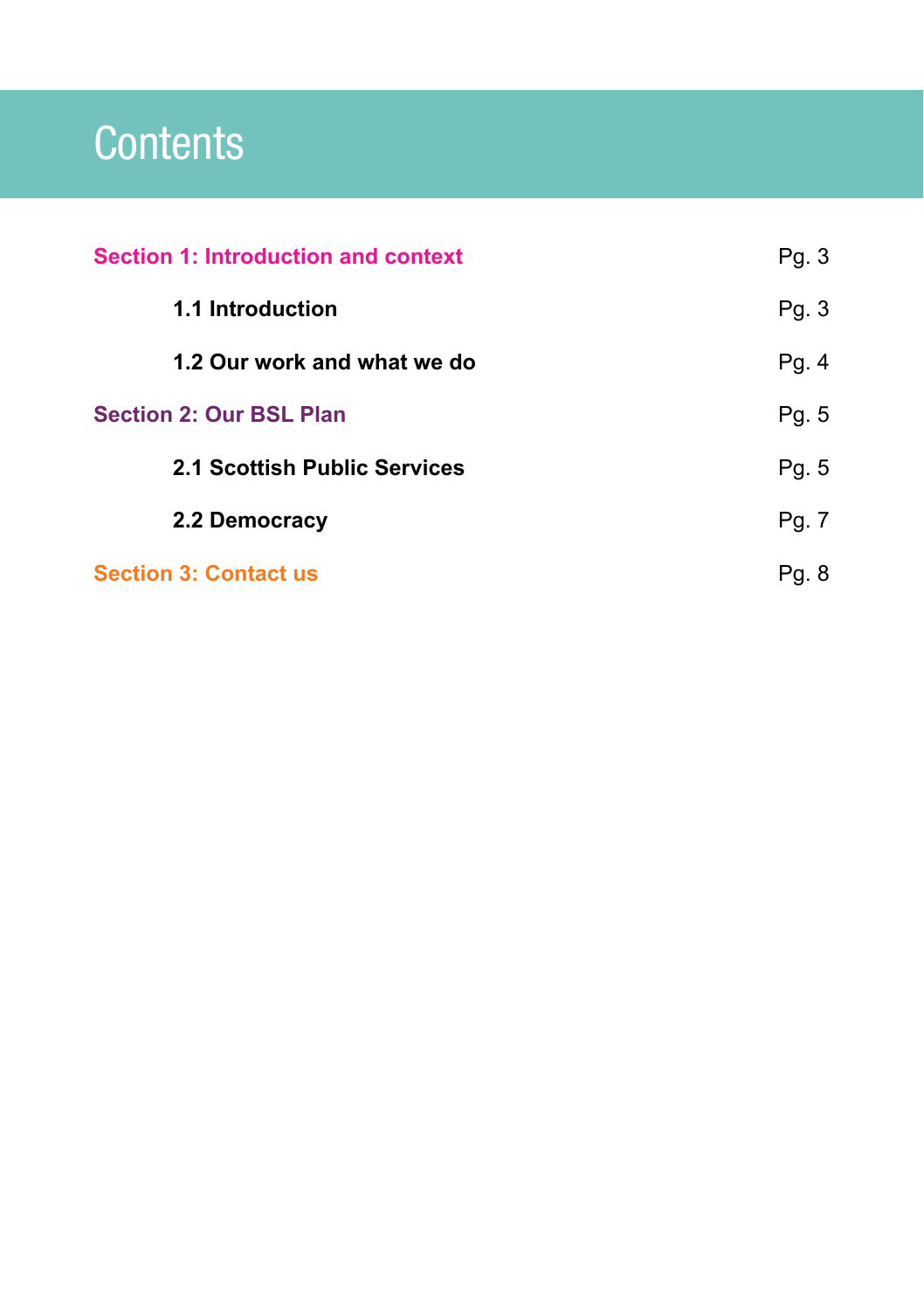## 1. Introduction

#### 1.1 Introduction and context

Welcome to the Scottish Charity Regulator's (OSCR) British Sign Language (BSL) Plan.

#### **[A copy of our plan is available in BSL on OSCR's YouTube channel.](https://youtu.be/NZMxGHQzl9s)**

Our plan supports the Scottish Government's national goal to make information and services across the public sector available to BSL users\*.

It is important to us that all of our stakeholders are aware of who we are, what we do and how they can contact us. BSL users should be able to easily access information about all of our functions and be confident about being able to communicate with us.

This plan closely follows the **[Scottish Government's BSL National Plan](http://www.gov.scot/Publications/2017/10/3540)**  by setting out the actions we intend to take to promote and support BSL users (including tactile BSL) over the period covering 2018 to 2024.

Our plan was developed with the help of a BSL Reference Group, made up of representatives from the BSL community.

We will continue to engage with users throughout the lifetime of this plan. and will report back on our progress against identified actions. We will also contribute to the Scottish Government's national progress report in 2020.

*\* Wherever we refer to 'BSL users' we mean D/deaf and /or Deafblind people (those who receive the language in a tactile form due to sight loss) whose first or preferred language is British Sign Language*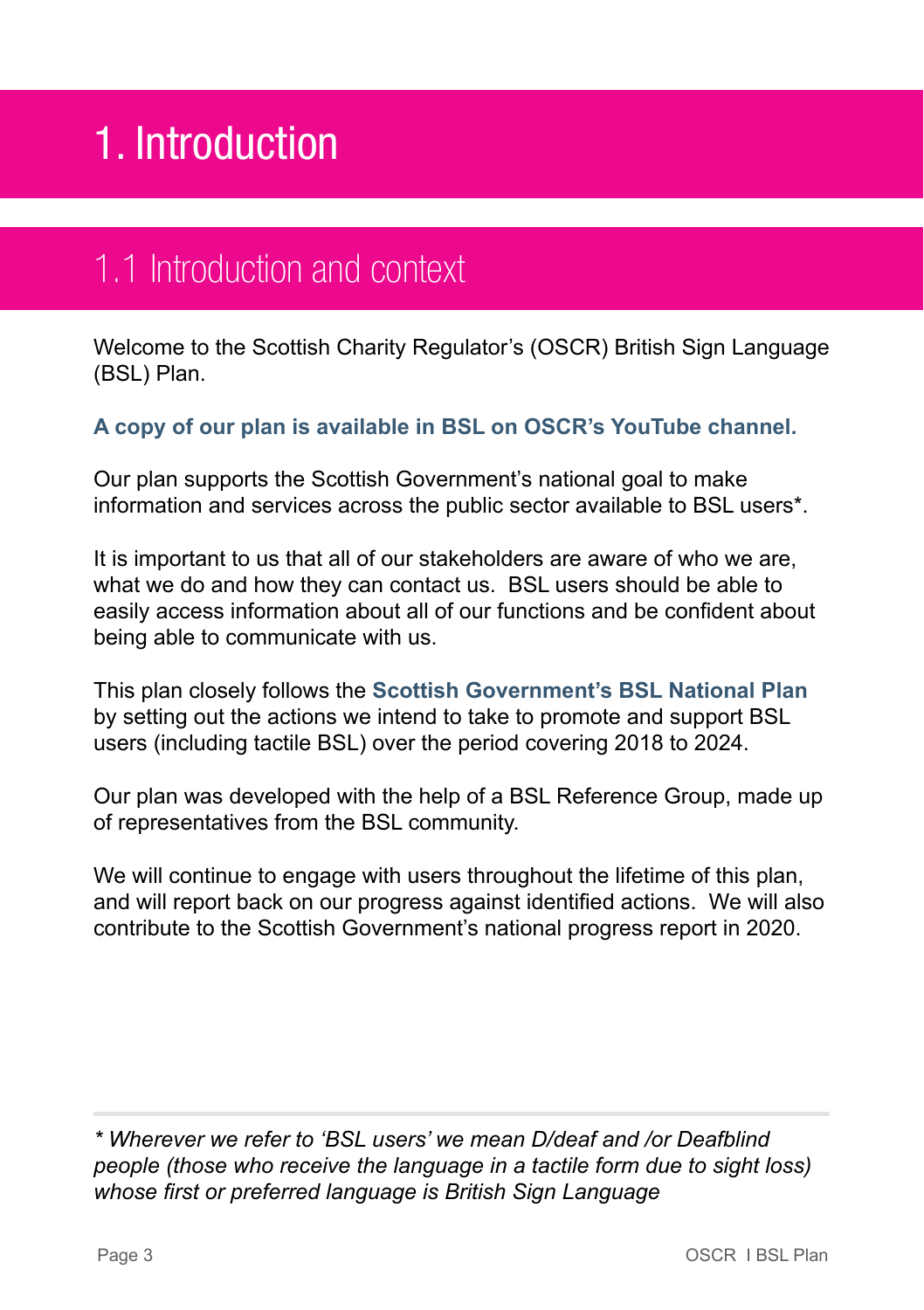### 1.2 Our work and what we do

We are the independent regulator and registrar for over 24,400 Scottish charities.

We are a Non-Ministerial Department and part of the Scottish Administration. Our work as Regulator ultimately supports public confidence in charities and their work.

#### **Our vision is of charities you can trust and that provide public benefit.**

Our strategic objectives for 2017-20 are to:

- Help the public to have more confidence in charities.
- Help charity trustees to understand and comply with their legal duties.
- Keep registration and reporting straightforward and proportionate.
- Continually improve the way we operate and deliver services to all of our stakeholders.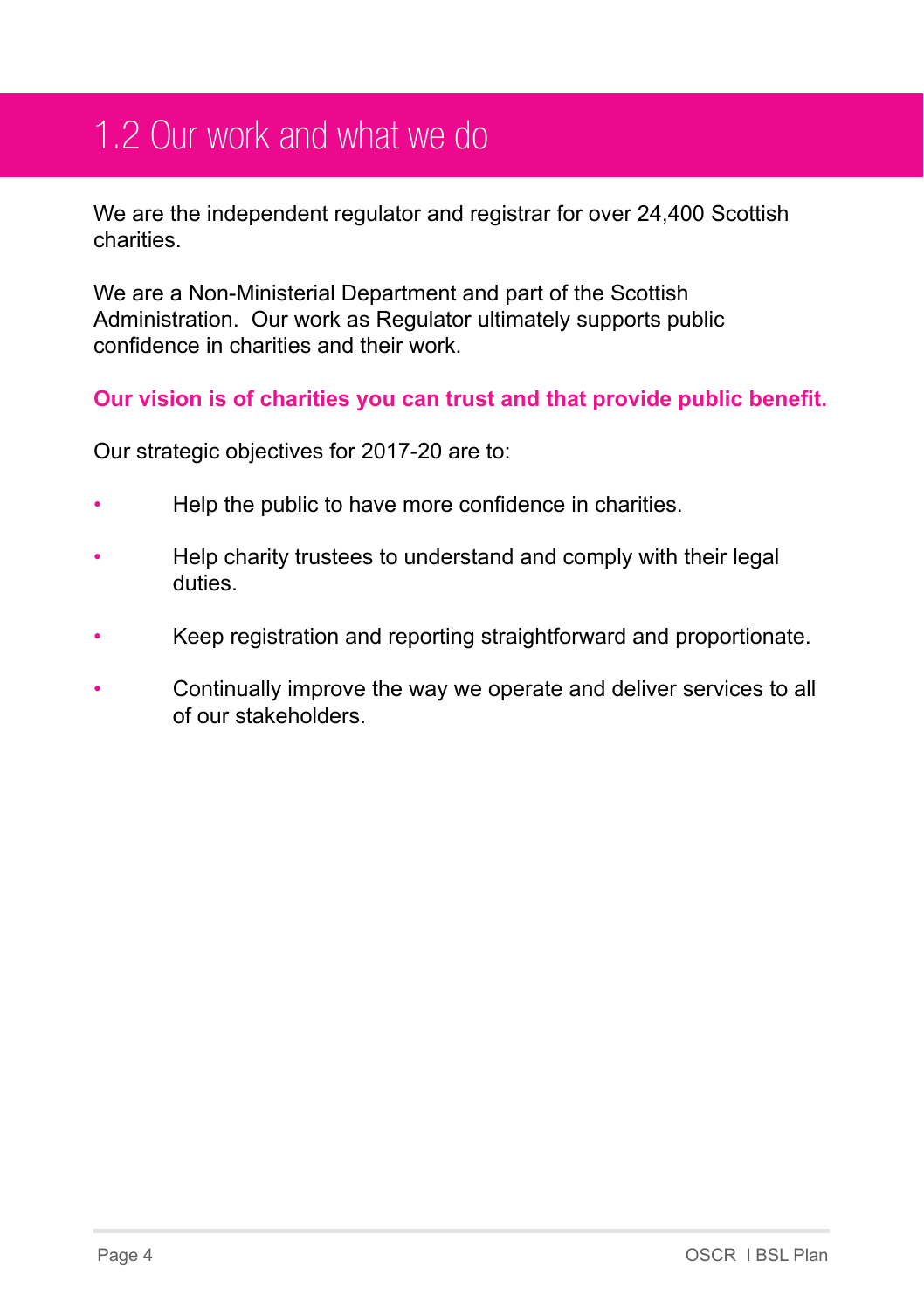## Section 2: Our BSL Plan

We believe our work closely aligns with the Scottish Public Services and Democracy goals as set out in the **[Scottish Government's BSL National](http://www.gov.scot/Publications/2017/10/3540)  [Plan 2017-20](http://www.gov.scot/Publications/2017/10/3540)**.

### 2.1 Scottish Public Services

We support the Scottish Government in their long-term goal:

#### **Across the Scottish public sector, information and services will be accessible to BSL users.**

To achieve this goal, we will:

- **•** Improve access to our information and services for BSL users, by:
	- o Improving our website accessibility (by June 2019).
	- o Actively promoting our services through social media channels (ongoing).
	- o Developing internal guidance to support staff when making decisions about BSL translation (December 2018).
	- o Promoting and providing BSL interpreting services for our Meet the Charity Regulator events and Open Board meetings (where requested).
	- o Providing a BSL translation for one of our Meet the Charity Regulator events (annually and available through our website).
	- o Actively promoting our BSL interpreting services (by December 2018).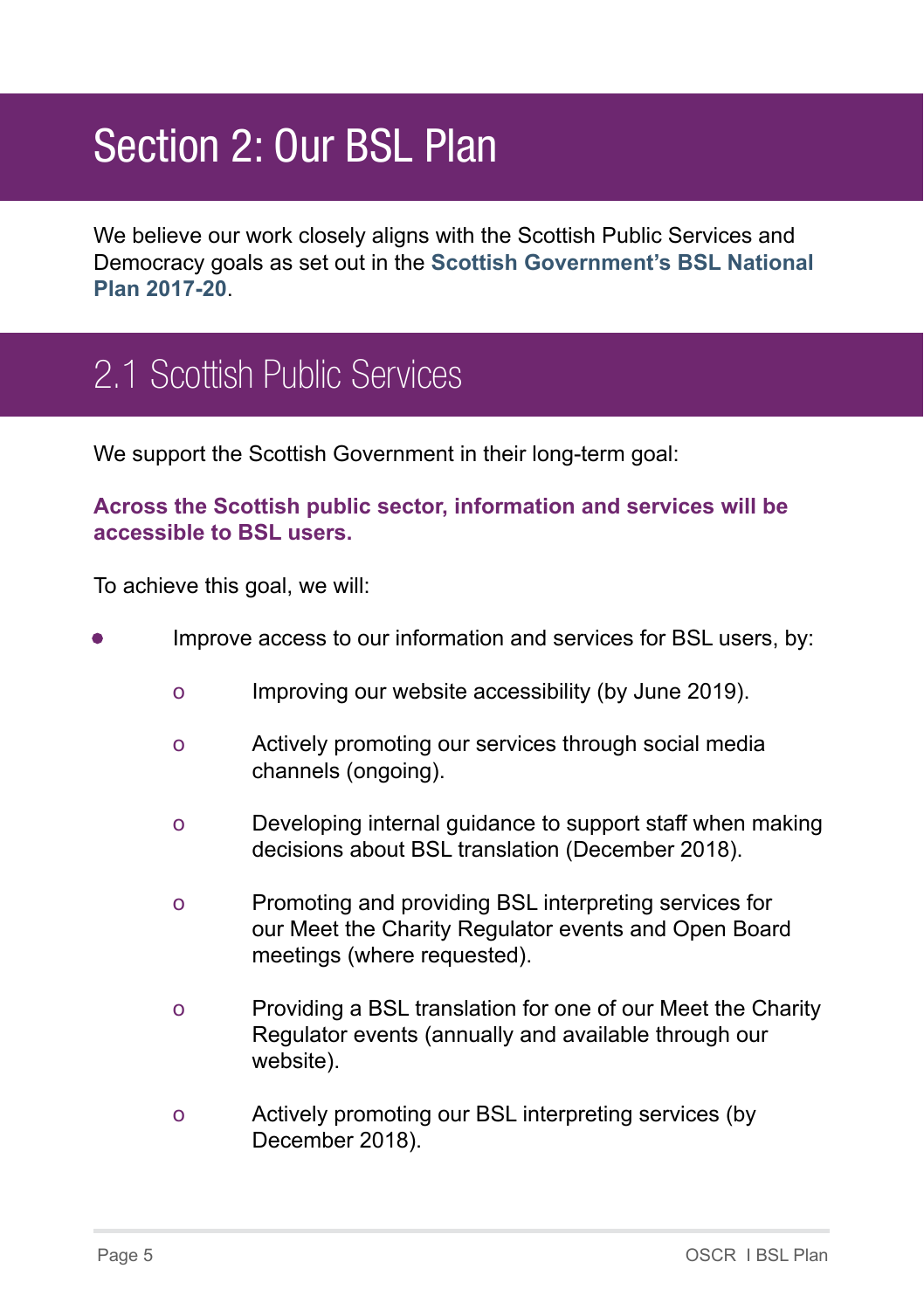our correspondence and when developing our guidance documents and website (ongoing).

- o Providing a BSL translation of how to 'Raise a concern about a charity' and how to complain about OSCR (by May 2019).
- o Highlighting the availability of face-to-face BSL translators to support those raising a concern (if required).
- o Identifying a key piece of guidance to be translated into BSL and measuring uptake (by April 2019).
- o Translating other pieces of guidance where demand has been identified (ongoing).
- **•** Continue to promote the use of the Scottish Government's nationally funded BSL online interpreting video relay service (VRS) called 'contactSCOTLAND-BSL'. The service allows BSL users to communicate with public bodies, and vice versa.

We will do this by:

- o Adding a link to the service into our email signatures (October 2018).
- o Adding links to the service into key pieces of our online guidance (ongoing).
- o Promoting and encouraging use of the service to the charity sector (for example, at our Meet the Charity Regulator events). (Ongoing)
- **•** Support staff who work with BSL users to identify and attend appropriate BSL training. We will:
	- o Provide BSL general awareness training to all staff and make sure appropriate material and links are available to further their understanding (October 2018).
	- o Raise general awareness of our BSL Plan and associated activities among staff (by November 2018).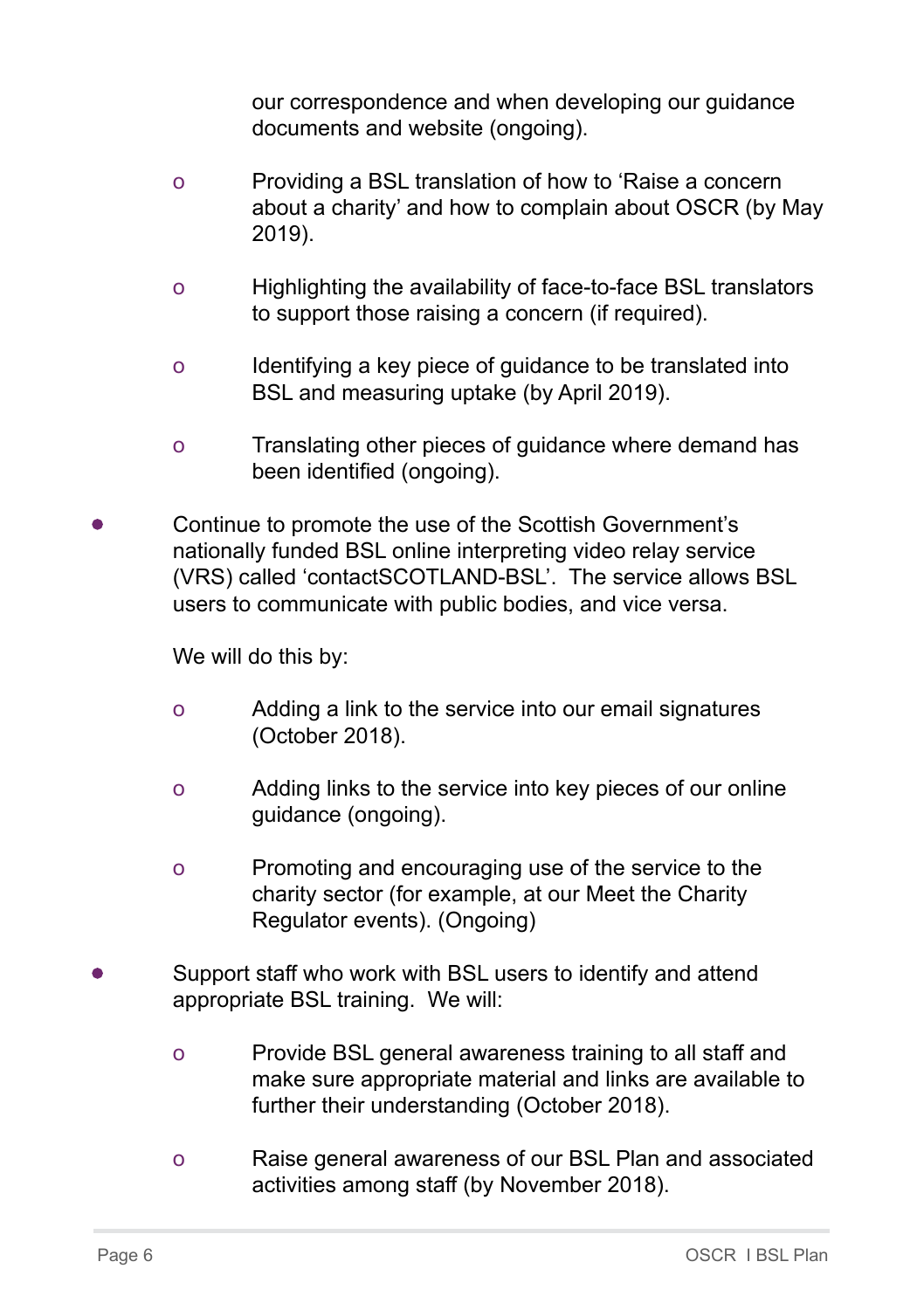- o Collaborate with other public bodies to identify appropriate BSL training (ongoing).
- o Train staff in the use of the contactSCOTLAND-BSL service (by January 2019).
- **•** Analyse existing evidence and gather further data about BSL use to establish baselines and measure progress against our actions.

This includes:

- o Monitoring uptake of our BSL services, including requests for translations and interpretation services, and downloads of BSL materials from our website (ongoing).
- o Analysing existing evidence of BSL use to inform further development of our plan (by May 2019).
- o Consulting with Third Sector Interfaces (TSIs) to identify demand for BSL as part of their support for charity law (by September 2019).

### 2.2 Democracy

We support the Scottish Government in their long-term goal:

**BSL users will be fully involved in democratic and public life in Scotland, as active and informed citizens, as voters, as elected politicians and as board members of our public bodies.**

To achieve this, we will:

**•** Work with the Scottish Government's Public Appointment Team to ensure that opportunities to join the OSCR Board are promoted as widely as possible, including throughout the BSL community.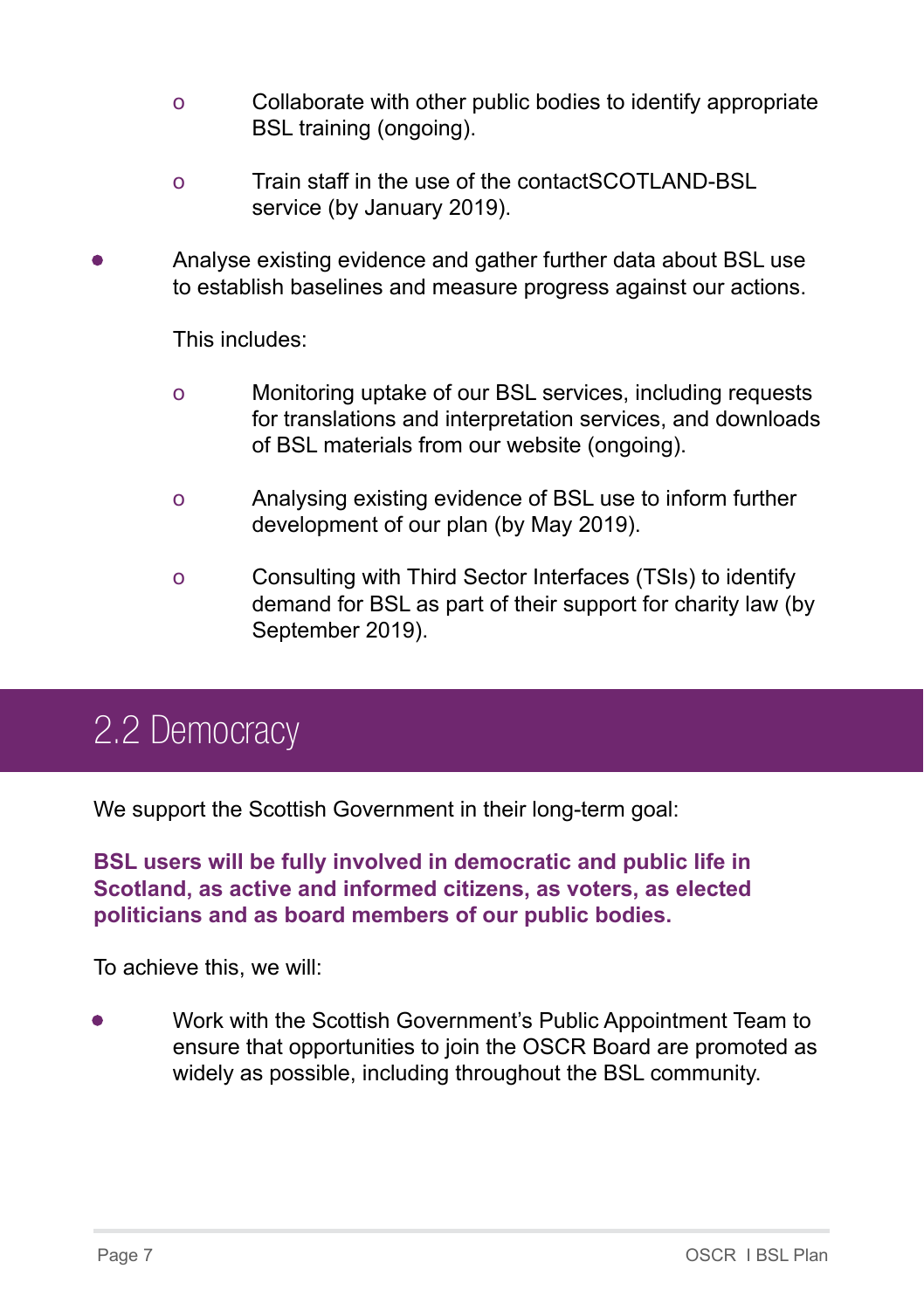## Section 3: Contact us

If you have any queries about the plan or if you wish to speak to a member of staff, you can contact us in the following ways:

BSL users can contact us via contactSCOTLAND-BSL



- Email: info@oscr.org.uk please put BSL Plan in the subject line
- Post: OSCR, 2nd Floor, Quadrant House, 9 Riverside Drive, Dundee DD1 4NY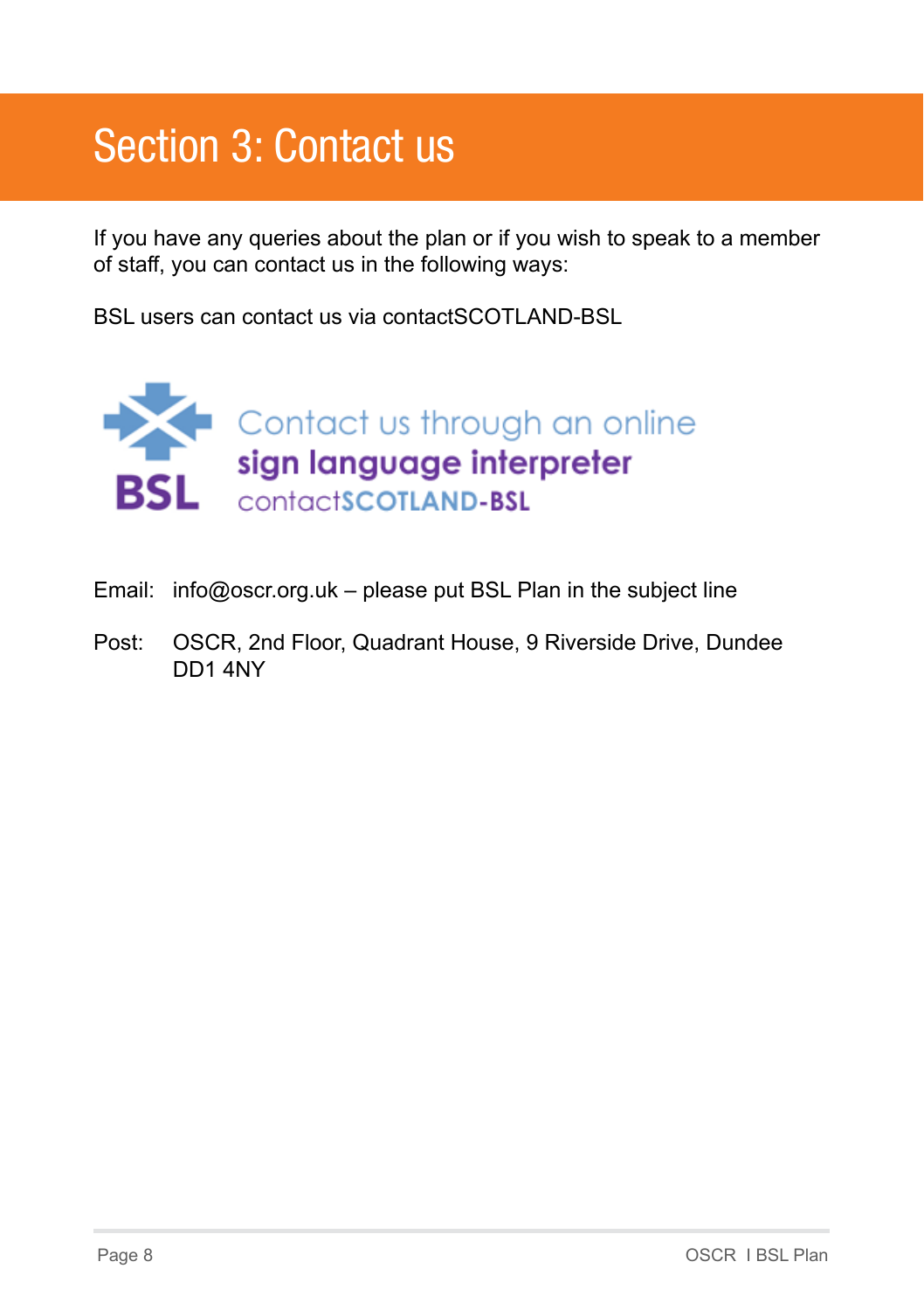## **Notes**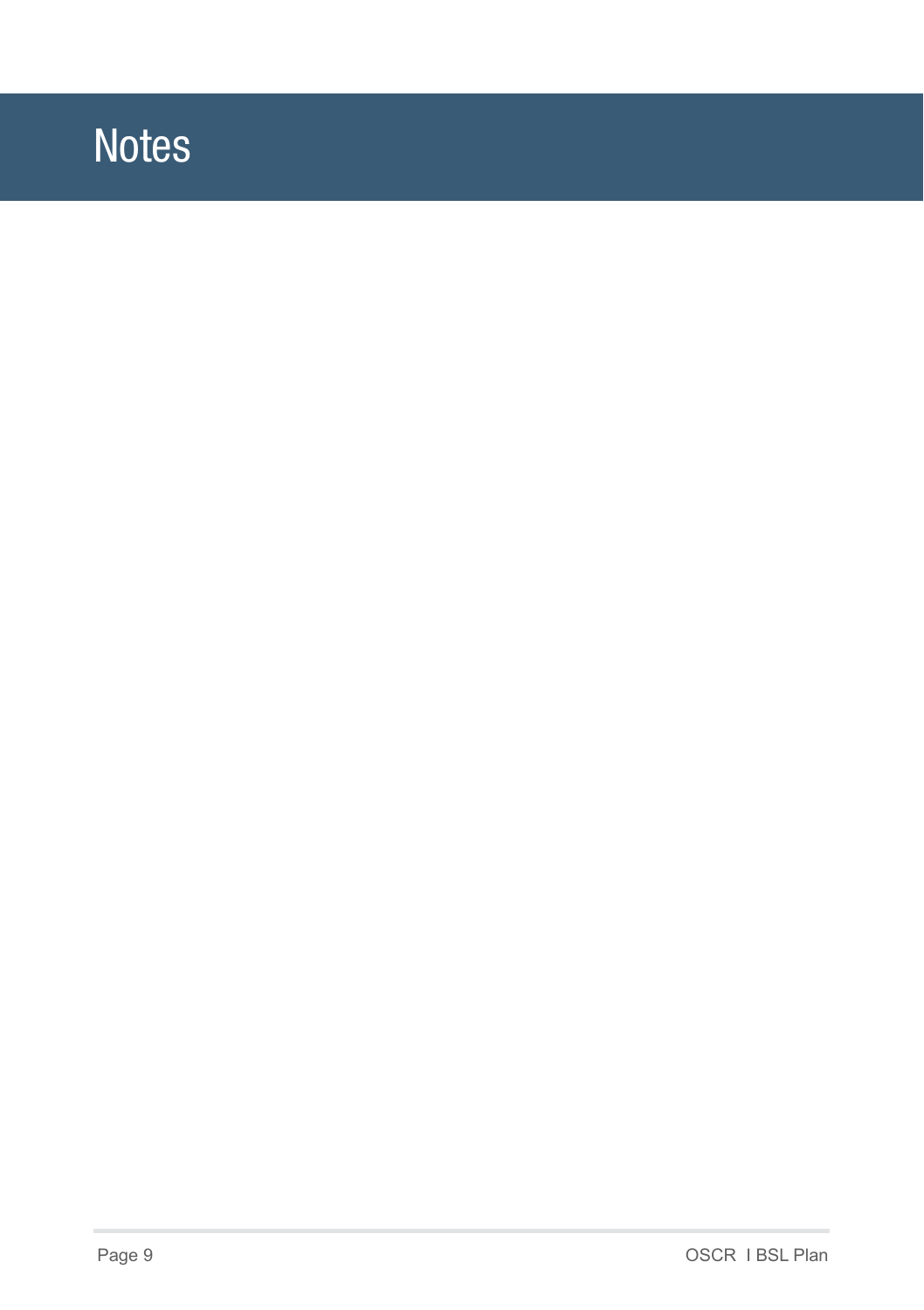## **Notes**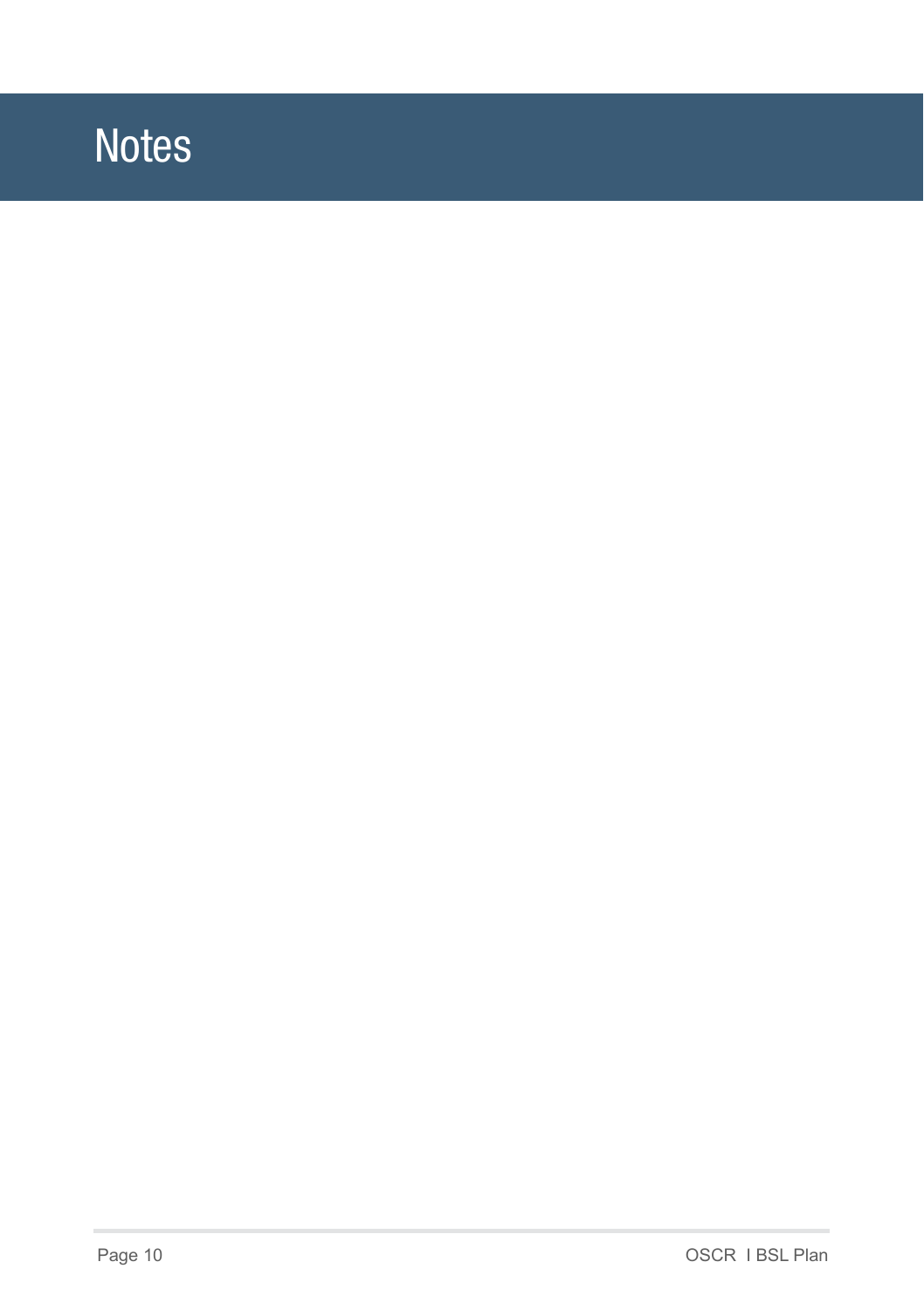## **Notes**